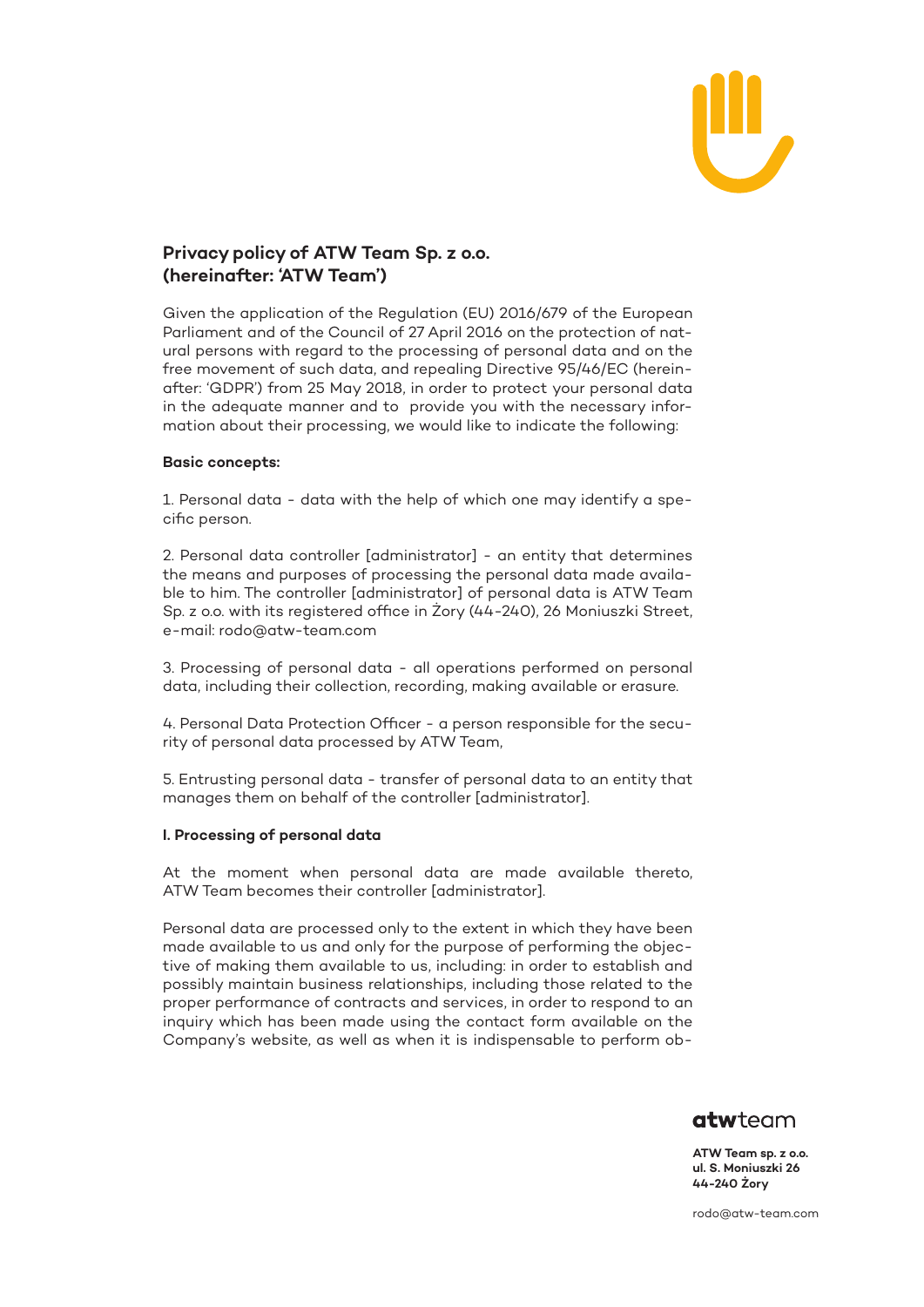

jectives resulting from the legitimate interests pursued by the Controller [Administrator]. The purposes of the processing are included in the relevant information obligations.

### **Personal data may be processed on the basis of:**

• your voluntary consent (Article 6 (1) (a) of the GDPR);

• contract which has been concluded or service which has been performed or in order to take steps before its performance or conclusion (Article 6 (1) (b) of the GDPR);

• the legitimate interest of the controller [administrator] (Article 6 (1) (f) of the GDPR), in particular to ensure the security of the provision of services and IT networks, including the purpose of investigating, establishing or defending claims by the Company.

Providing personal data is always voluntary. The consent may be withdrawn at any time, and its withdrawal does not affect the lawfulness of the processing which was carried out on its basis. However, withdrawal of consent will prevent the presentation of an appropriate offer and possible cooperation.

#### **The recipients of your personal data may be as follows:**

• authorized employees of the controller [administrator], as well as entities processing data on their behalf,

• entities cooperating with or associated with ATW Team,

• third parties in order to fulfill legal obligations, to execute an order of public authorities,

• entities providing services to the Controller [Administrator]

Entrusting data always takes place on the basis of an appropriate contract, and the entity to whom the data is transferred protects it in an appropriate manner. ATW Team employees have been properly authorized to process personal data and keep confidentiality in this regard.

The processing of personal data is accompanied by the use of appropriate mechanisms in order to properly secure them and prevent access by unauthorized persons. The Personal Data Protection Officer, appointed within the company, shall be responsible for the implementation and control of the data security systems used by ATW Team. The very Officer remains in touch with the competent supervisory authority.



**ATW Team sp. z o.o. ul. S. Moniuszki 26 44-240 Żory**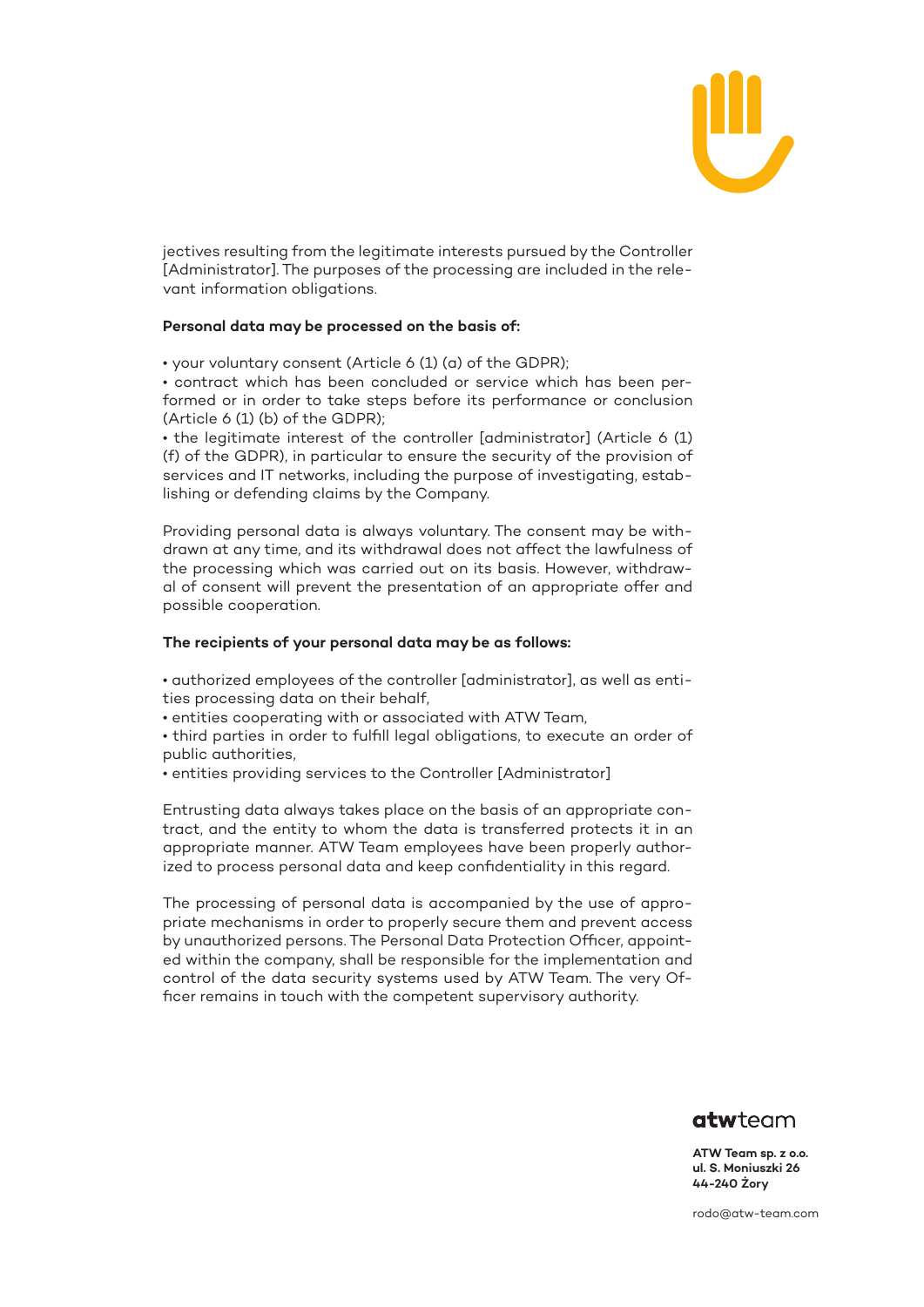

# **II. User rights**

The personal data controller [administrator] takes into account the decisions of the data subject in relation to the scope and purpose of data processing. You may contact the controller [administrator] at any time in order to obtain information on the scope and purpose for which personal data are processed.

In the case of data processing based on the consent which has previously been granted, it may be withdrawn at any time. However, this will entail the subsequent impossibility of ATW Team to provide services and to get in touch with you. Similar consequences will come into being if one refers to ATW Team a request to delete personal data. Immediate erasure of data is not always possible (this applies in particular to situations where separate provisions impose an obligation on the controller [administrator] to store personal data for a specific period of time).

It is possible to update and change at any time the personal data which has been provided. In certain cases (e.g. when the data is processed for the purposes of direct marketing of services provided by the controller [administrator]), the right to object to the processing of personal data has been provided for.

Should there be a suspicion that personal data breach has occurred, please contact the Personal Data Protection Officer immediately. Owing to your information, we will be able to take steps to ensure effective protection and to prevent further violations. What is more, in the very situation, it is also possible to lodge a complaint with the competent supervisory authority for the protection of personal data, whose seat is located in Warsaw at 2 Stawki Street.

# **III. Cookie policy**

Cookie files (the so-called 'cookies') are IT data, in particular text files, which are stored on the Website User's end device and are intended to enable use of the Website's web pages. Cookies usually contain the name of the web page they come from, the storage time on the end device and a unique number.

1. What are cookies used for? Cookies are used for the following purposes:



**ATW Team sp. z o.o. ul. S. Moniuszki 26 44-240 Żory**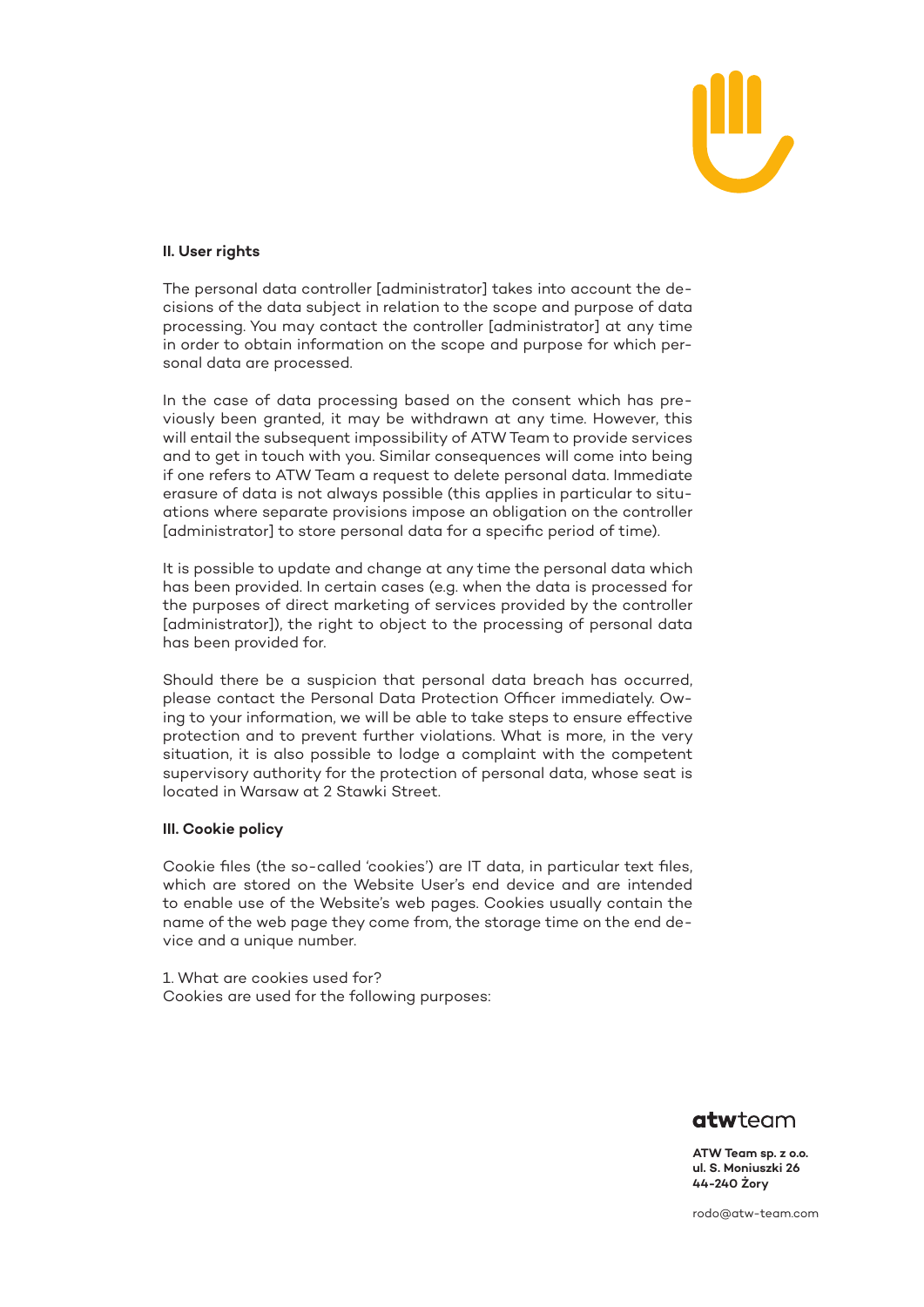

a. for adjusting the content of the Website pages to the User's preferences and optimizing the use of web pages; in particular, these files allow to recognize the Website User's device and to properly display the web page, tailored to their individual needs;

b. for creating statistics that help to understand how Website Users use web pages, which allows to improve their structure and content.

2. What 'cookies' are used on our Website?

The Website uses two basic types of cookies: 'session' cookies and 'persistent' cookies. Session cookies are temporary files that are stored on the User's end device until logging out, leaving the web page or turning off the software (web browser). 'Persistent' cookies are stored on the User's end device for the time specified in the cookie file parameters or until they are deleted by the User.

Cookies used by partners of the Website's operator, in particular by web page users, are subject to their own privacy policy.

3. Do 'cookies' contain personal data?

Cookies used on the Website do not store any personal data.

4. Managing 'cookies':

In many cases, the software used for browsing web pages (web browser) allows cookies to be stored on the User's end device by default. The Website Users can change their cookie settings at any time. These settings can be changed in particular in such a way as to block the automatic handling of cookies in the web browser settings or to inform about their every posting on the Website User's device. Detailed information on the possibilities and methods of handling cookies is available in the software's settings (web browser's settings).

• Mozilla Firefox: <http://support.mozilla.org/pl/kb/ciasteczka> • Internet Explorer: <http://support.microsoft.com/kb/278835/pl> • Google Chrome: [http://support.google.com/chrome/bin/answer.py?hl=pl&answer=95647](http://support.microsoft.com/kb/278835/pl)



**ATW Team sp. z o.o. ul. S. Moniuszki 26 44-240 Żory**